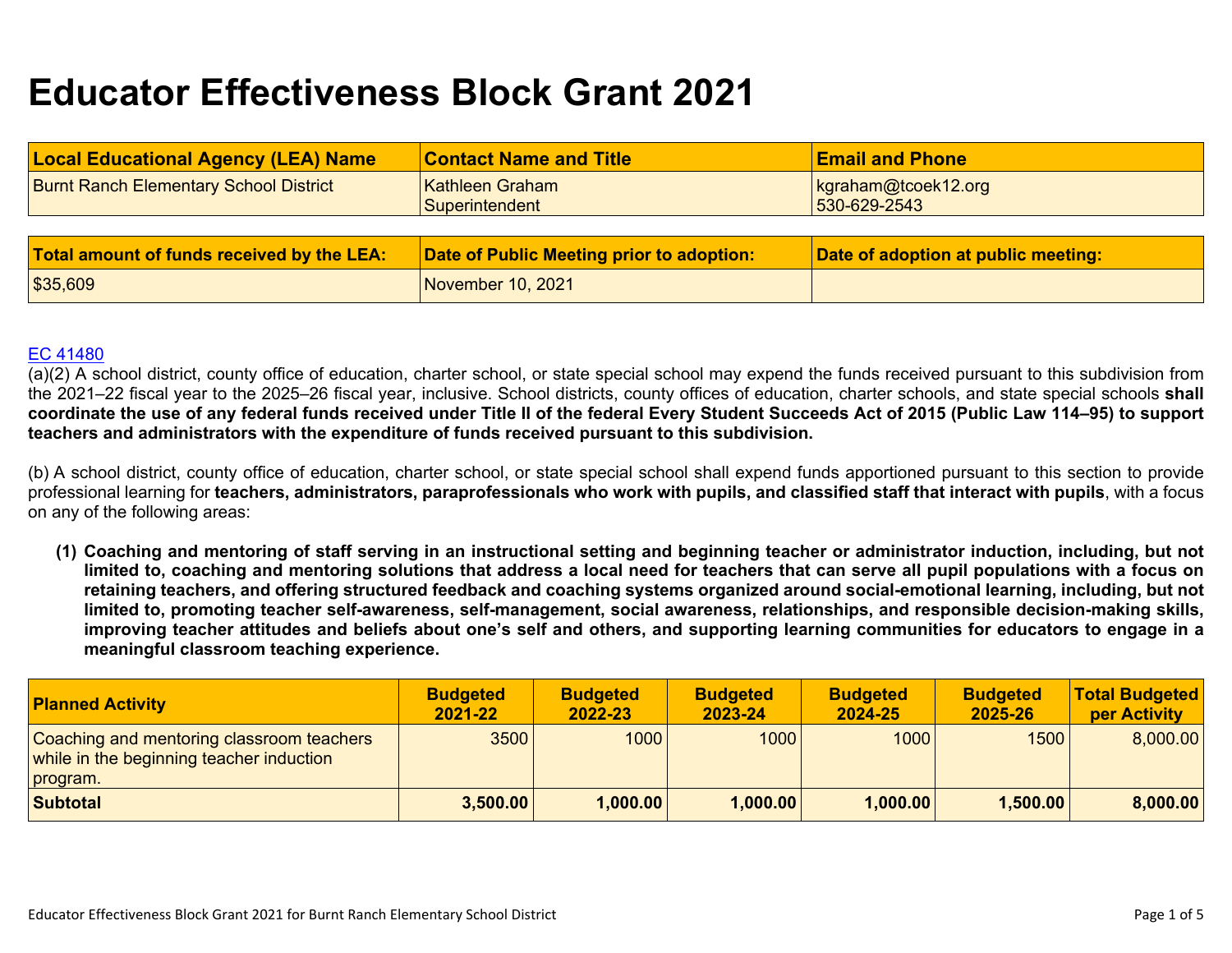**(2) Programs that lead to effective, standards-aligned instruction and improve instruction in literacy across all subject areas, including English language arts, history-social science, science, technology, engineering, mathematics, and computer science.**

| <b>Planned Activity</b>                                                                                                                                                         | <b>Budgeted</b><br>2021-22 | <b>Budgeted</b><br>2022-23 | <b>Budgeted</b><br>2023-24 | <b>Budgeted</b><br>2024-25 | <b>Budgeted</b><br>2025-26 | <b>Total Budgeted</b><br>per Activity |
|---------------------------------------------------------------------------------------------------------------------------------------------------------------------------------|----------------------------|----------------------------|----------------------------|----------------------------|----------------------------|---------------------------------------|
| <b>Provide opportunities to participate in programs</b><br><b>targeting the implementation of effective,</b><br>standards-aligned literacy instruction in all<br>subject areas. |                            | 1109                       | 1800                       | 1800                       | 1800                       | 6,509.00                              |
| <b>Subtotal</b>                                                                                                                                                                 | 0.00                       | 1,109.00                   | 1,800.00                   | 1,800.00                   | 1,800.00                   | 6,509.00                              |

# **(3) Practices and strategies that reengage pupils and lead to accelerated learning.**

| <b>Planned Activity</b>                                                                                                | <b>Budgeted</b><br>$2021 - 22$ | <b>Budgeted</b><br>2022-23 | <b>Budgeted</b><br>2023-24 | <b>Budgeted</b><br>2024-25 | <b>Budgeted</b><br>2025-26 | <b>Total Budgeted</b><br>per Activity |
|------------------------------------------------------------------------------------------------------------------------|--------------------------------|----------------------------|----------------------------|----------------------------|----------------------------|---------------------------------------|
| <b>Provide opportunities to participate in programs</b><br>that reengage students and lead to accelerated<br>learning. |                                | 1000                       | 1000                       | 1000                       | 1000                       | 4,000.00                              |
| <b>Subtotal</b>                                                                                                        | 0.00                           | 1,000.00                   | 1.000.00                   | 1,000.00                   | 1,000.00                   | 4,000.00                              |

**(4) Strategies to implement social-emotional learning, trauma-informed practices, suicide prevention, access to mental health services, and other approaches that improve pupil well-being.**

| <b>Planned Activity</b>                                                                                                                                                                           | <b>Budgeted</b><br>2021-22 | <b>Budgeted</b><br>2022-23 | <b>Budgeted</b><br>2023-24 | <b>Budgeted</b><br>2024-25 | <b>Budgeted</b><br>2025-26 | <b>Total Budgeted</b><br>per Activity |
|---------------------------------------------------------------------------------------------------------------------------------------------------------------------------------------------------|----------------------------|----------------------------|----------------------------|----------------------------|----------------------------|---------------------------------------|
| <b>Provide opportunities to participate in programs</b><br>targeting all approaches that will improve<br>student well-being including social-emotional<br>learning and trauma-informed practices. |                            | 1000                       | 1500                       | 1500                       | 1500                       | 5,500.00                              |
| <b>Subtotal</b>                                                                                                                                                                                   | 0.00                       | 1,000.00                   | 1,500.00                   | 1,500.00                   | 1,500.00                   | 5,500.00                              |

Educator Effectiveness Block Grant 2021 for Burnt Ranch Elementary School District **Page 2 of 5** and 2018 and 201 **(5) Practices to create a positive school climate, including, but not limited to, restorative justice, training around implicit bias, providing positive behavioral supports, multitiered systems of support, transforming a schoolsite's culture to one that values diverse cultural and ethnic backgrounds, and preventing discrimination, harassment, bullying, and intimidation based on**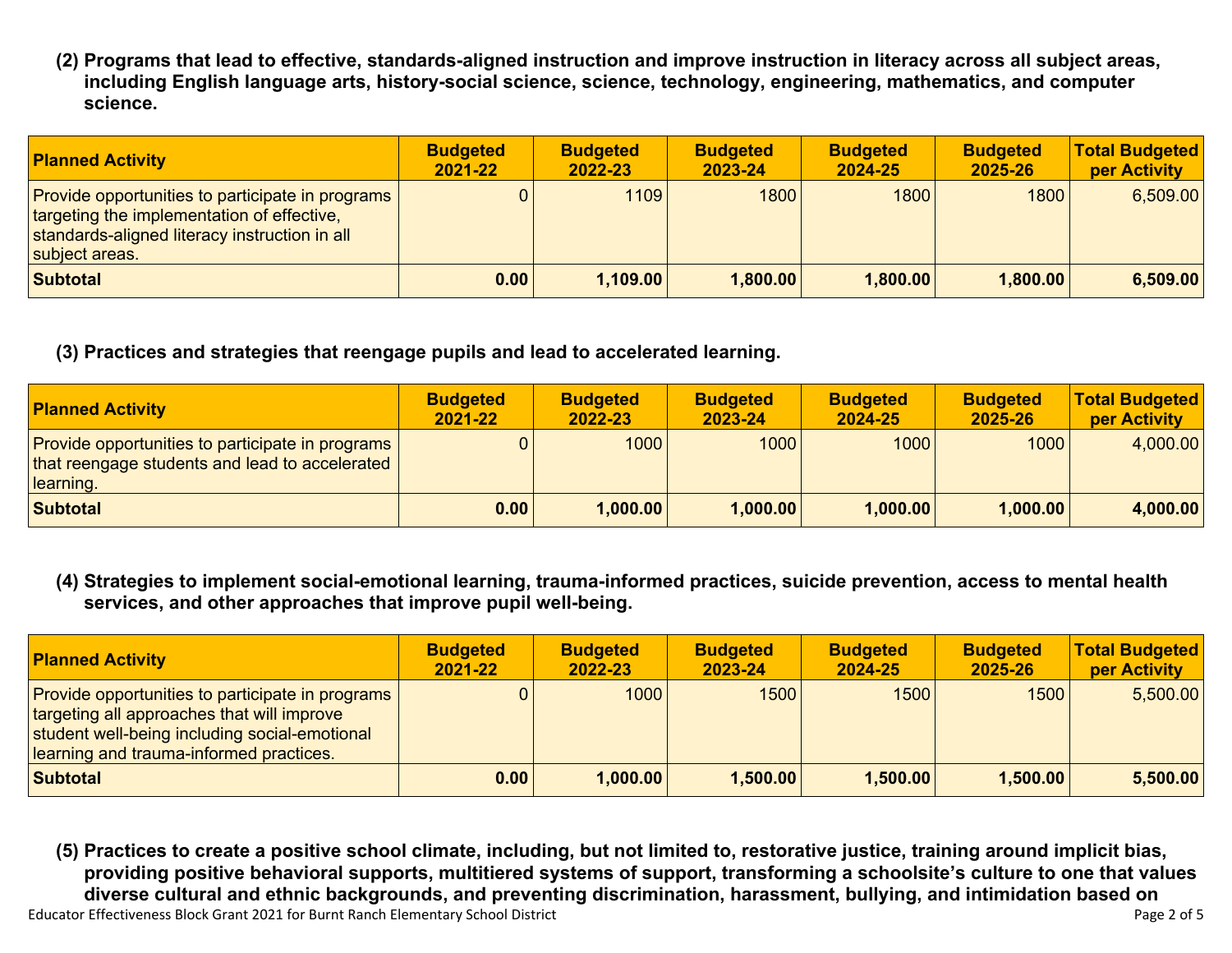**actual or perceived characteristics, including disability, gender, gender identity, gender expression, language, nationality, race or ethnicity, religion, or sexual orientation.**

| <b>Planned Activity</b>                                                                                          | <b>Budgeted</b><br>2021-22 | <b>Budgeted</b><br>2022-23 | <b>Budgeted</b><br>2023-24 | <b>Budgeted</b><br>2024-25 | <b>Budgeted</b><br>2025-26 | <b>Total Budgeted</b><br><b>per Activity</b> |
|------------------------------------------------------------------------------------------------------------------|----------------------------|----------------------------|----------------------------|----------------------------|----------------------------|----------------------------------------------|
| Provide opportunities to participate in programs<br>that create or strengthen positive school<br><b>climate.</b> |                            | 1000                       | 1200                       | 1200                       | 1200                       | 4,600.00                                     |
| <b>Subtotal</b>                                                                                                  | 0.00                       | 1,000.00                   | 1,200.00                   | 1,200.00                   | 1,200.00                   | 4,600.00                                     |

**(6) Strategies to improve inclusive practices, including, but not limited to, universal design for learning, best practices for early identification, and development of individualized education programs for individuals with exceptional needs.**

| <b>Planned Activity</b> | <b>Budgeted</b> | <b>Budgeted</b> | <b>Budgeted</b> | <b>Budgeted</b> | <b>Budgeted</b> | <b>Total Budgeted</b> |
|-------------------------|-----------------|-----------------|-----------------|-----------------|-----------------|-----------------------|
|                         | 2021-22         | 2022-23         | 2023-24         | 2024-25         | 2025-26         | per Activity          |
| <b>Subtotal</b>         | 0.00            | 0.00            | 0.00            | 0.00            | 0.00            | 0.00                  |

**(7) Instruction and education to support implementing effective language acquisition programs for English learners, which may include integrated language development within and across content areas, and building and strengthening capacity to increase bilingual and biliterate proficiency.**

| <b>Planned Activity</b> | <b>Budgeted</b> | <b>Budgeted</b> | <b>Budgeted</b> | <b>Budgeted</b> | <b>Budgeted</b> | <b>Total Budgeted</b> |
|-------------------------|-----------------|-----------------|-----------------|-----------------|-----------------|-----------------------|
|                         | 2021-22         | 2022-23         | 2023-24         | 2024-25         | 2025-26         | per Activity          |
| <b>Subtotal</b>         | 0.00            | 0.00            | 0.00            | 0.00            | 0.00            | 0.00                  |

**(8) New professional learning networks for educators not already engaged in an education-related professional learning network to support the requirements of subdivision (c).**

| <b>Planned Activity</b> | <b>Budgeted</b> | <b>Budgeted</b> | <b>Budgeted</b> | <b>Budgeted</b> | <b>Budgeted</b> | <b>Total Budgeted</b> |
|-------------------------|-----------------|-----------------|-----------------|-----------------|-----------------|-----------------------|
|                         | 2021-22         | 2022-23         | 2023-24         | 2024-25         | 2025-26         | per Activity          |
| <b>Subtotal</b>         | 0.00            | 0.00            | 0.00            | 0.00            | 0.00            | 0.00                  |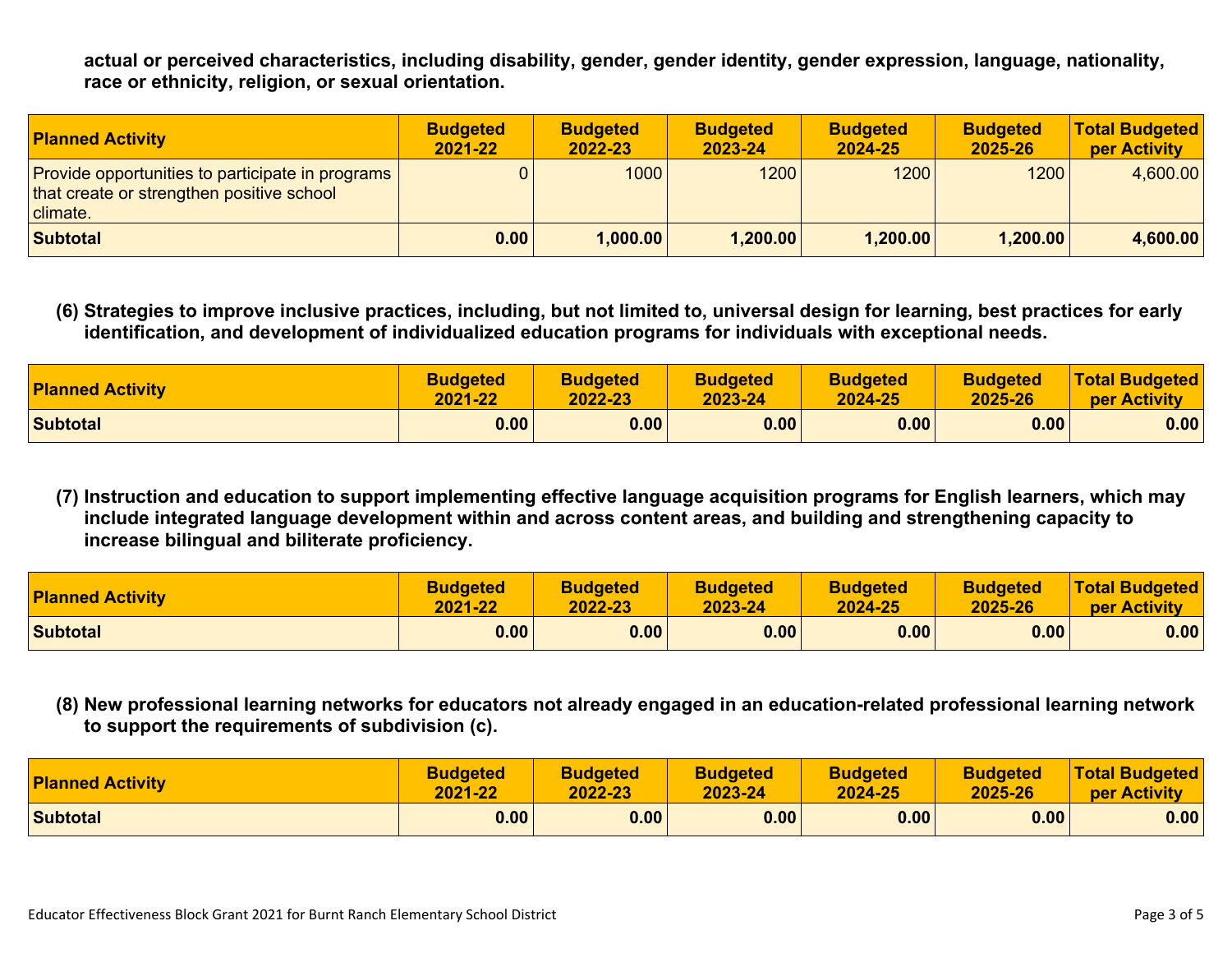**(9) Instruction, education, and strategies to incorporate ethnic studies curricula adopted pursuant to Section 51226.7 into pupil instruction for grades 7 to 12, inclusive.**

| <b>Planned Activity</b>                                                                                                                       | <b>Budgeted</b><br>2021-22 | <b>Budgeted</b><br>2022-23 | <b>Budgeted</b><br>2023-24 | <b>Budgeted</b><br>2024-25 | <b>Budgeted</b><br>2025-26 | <b>Total Budgeted</b><br><b>per Activity</b> |
|-----------------------------------------------------------------------------------------------------------------------------------------------|----------------------------|----------------------------|----------------------------|----------------------------|----------------------------|----------------------------------------------|
| Provide opportunities to participate in programs  <br>that will support the implementation of ethnic<br>studies curricula for grades 7 and 8. |                            | 1000                       | 1000                       | 1000                       | 1000                       | 4,000.00                                     |
| Subtotal                                                                                                                                      | 0.00                       | 1,000.00                   | 1,000.00                   | 1,000.00                   | 1,000.00                   | 4,000.00                                     |

### **(10) Instruction, education, and strategies for certificated and classified educators in early childhood education, or childhood development.**

| <b>Planned Activity</b>                                                                                     | <b>Budgeted</b><br>2021-22 | <b>Budgeted</b><br>2022-23 | <b>Budgeted</b><br>2023-24 | <b>Budgeted</b><br>2024-25 | <b>Budgeted</b><br>2025-26 | <b>Total Budgeted</b><br>per Activity |
|-------------------------------------------------------------------------------------------------------------|----------------------------|----------------------------|----------------------------|----------------------------|----------------------------|---------------------------------------|
| Provide opportunities to participate in programs<br>that support educators in early childhood<br>education. |                            |                            | 1000                       | 1000                       | 1000                       | 3,000.00                              |
| <b>Subtotal</b>                                                                                             | 0.00                       | 0.00                       | 1,000.00                   | 1,000.00                   | 1,000.00                   | 3,000.00                              |

# **Summary of Expenditures**

| <b>Planned Activity</b>     | <b>Budgeted</b><br>2021-22 | <b>Budgeted</b><br>2022-23 | <b>Budgeted</b><br>2023-24 | <b>Budgeted</b><br>2024-25 | <b>Budgeted</b><br>2025-26 | <b>Total Budgeted</b><br>per Activity |
|-----------------------------|----------------------------|----------------------------|----------------------------|----------------------------|----------------------------|---------------------------------------|
| <b>Subtotal Section (1)</b> | 3,500.00                   | 1,000.00                   | 1,000.00                   | 1,000.00                   | 1,500.00                   | 8,000.00                              |
| <b>Subtotal Section (2)</b> | 0.00                       | 1,109.00                   | 1,800.00                   | 1,800.00                   | 1,800.00                   | 6,509.00                              |
| <b>Subtotal Section (3)</b> | 0.00                       | 1,000.00                   | 1,000.00                   | 1,000.00                   | 1,000.00                   | 4,000.00                              |
| <b>Subtotal Section (4)</b> | 0.00                       | 1,000.00                   | 1,500.00                   | 1,500.00                   | 1,500.00                   | 5,500.00                              |
| <b>Subtotal Section (5)</b> | 0.00                       | 1,000.00                   | 1,200.00                   | 1,200.00                   | 1,200.00                   | 4,600.00                              |
| <b>Subtotal Section (6)</b> | 0.00                       | 0.00                       | 0.00                       | 0.00                       | 0.00                       | 0.00                                  |
| <b>Subtotal Section (7)</b> | 0.00                       | 0.00                       | 0.00                       | 0.00                       | 0.00                       | 0.00                                  |
| <b>Subtotal Section (8)</b> | 0.00                       | 0.00                       | 0.00                       | 0.00                       | 0.00                       | 0.00                                  |

Educator Effectiveness Block Grant 2021 for Burnt Ranch Elementary School District **Page 4 of 5** Page 4 of 5